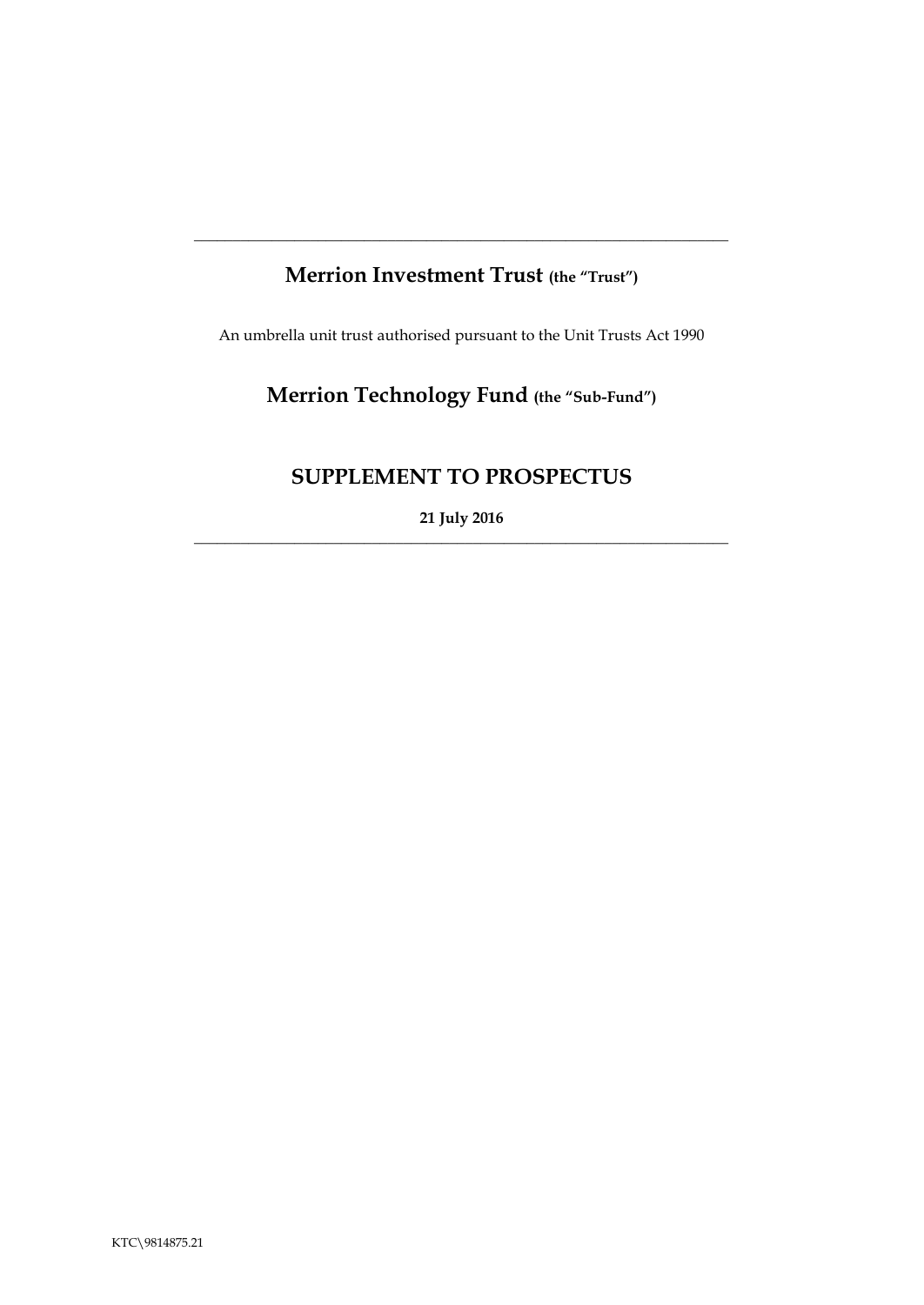The Merrion Technology Fund is a Sub-Fund of the Merrion Investment Trust, an umbrella unit trust, in which different Sub-Funds may be created from time to time, with the prior approval of the Central Bank. Units are currently offered through this Supplement and each Addendum hereto.

A description of the Merrion Investment Trust which is established in Ireland and has been authorised as a Retail Investor Alternative Investment Fund under the Central Bank's AIFMD Rules, its management and administration, taxation and risk factors is contained in the Prospectus.

#### **This Supplement relates to the Merrion Technology Fund and forms part of the Prospectus. This Supplement must be read in the context of and together with the Prospectus and any Addendum hereto. In particular, investors should read the risk factors set out in the Prospectus.**

The Directors of the Manager, whose names appear in the Prospectus, accept responsibility for the information contained in this Supplement. To the best of the knowledge and belief of the Directors (who have taken all reasonable care to ensure that such is the case), the information contained in this Supplement is in accordance with the facts and does not omit anything likely to affect the import of such information.

Unless otherwise stated, all capitalised terms shall have the same meaning herein as in the Prospectus.

There are currently 20 other sub-funds of the Trust:

Merrion Global Equity Fund Merrion Managed Fund Merrion Technology Fund Series II Merrion European Equity Fund Merrion Fixed Interest Fund Merrion Irish Equity Fund Merrion Cash Fund Merrion Ethical Fund Merrion Long Dated Bond Fund Merrion US Equity Fund Merrion UK Equity Fund Merrion Eurozone Fund Merrion Japanese Equity Fund Merrion Emerging Market Equity Fund Merrion Ethical Global Equity Fund Merrion High Alpha Fund (RIAIF) Merrion Multi Asset 30 Fund Merrion Multi Asset 50 Fund Merrion Multi Asset 70 Fund Merrion Multi Asset 90 Fund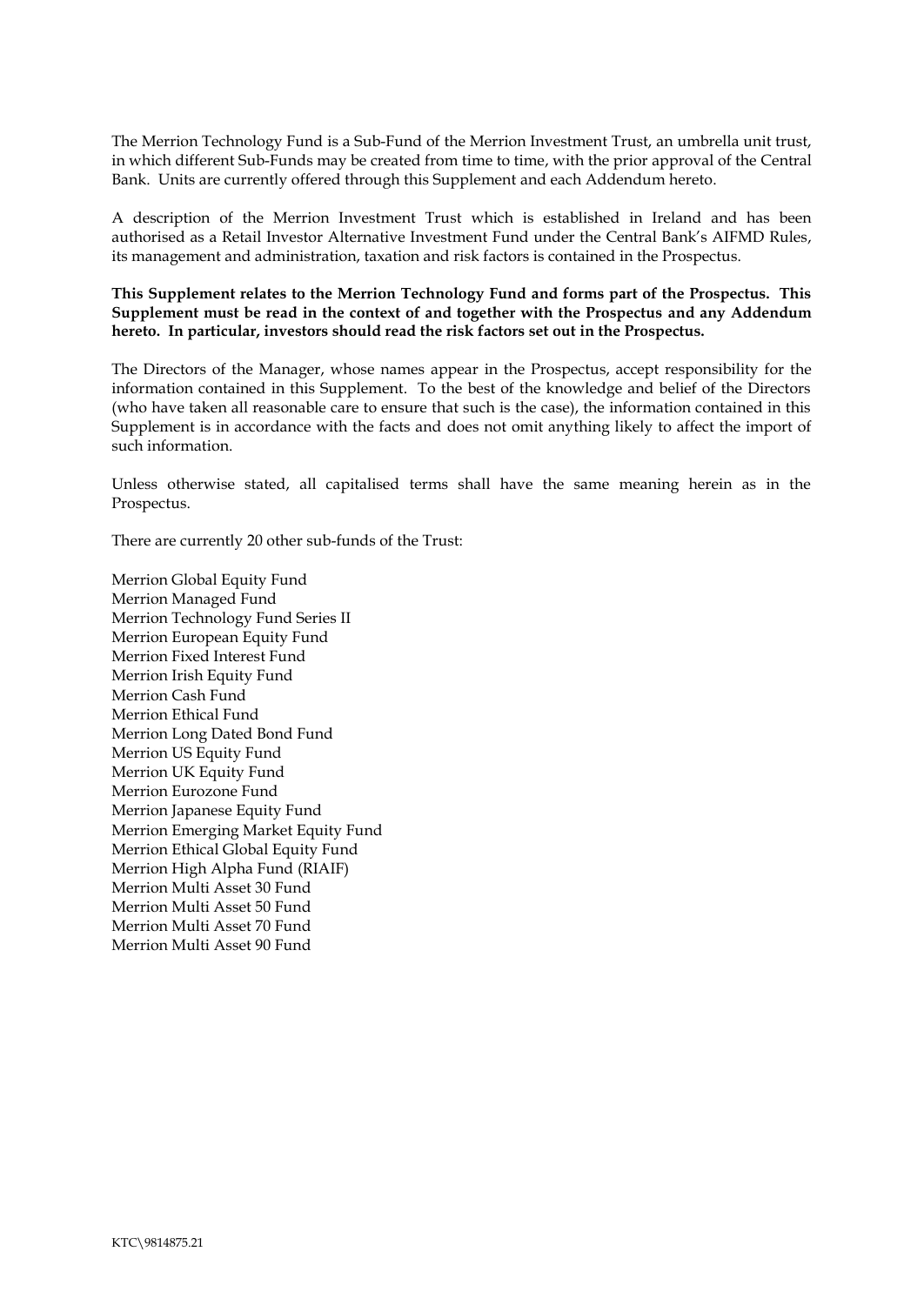### TABLE OF CONTENTS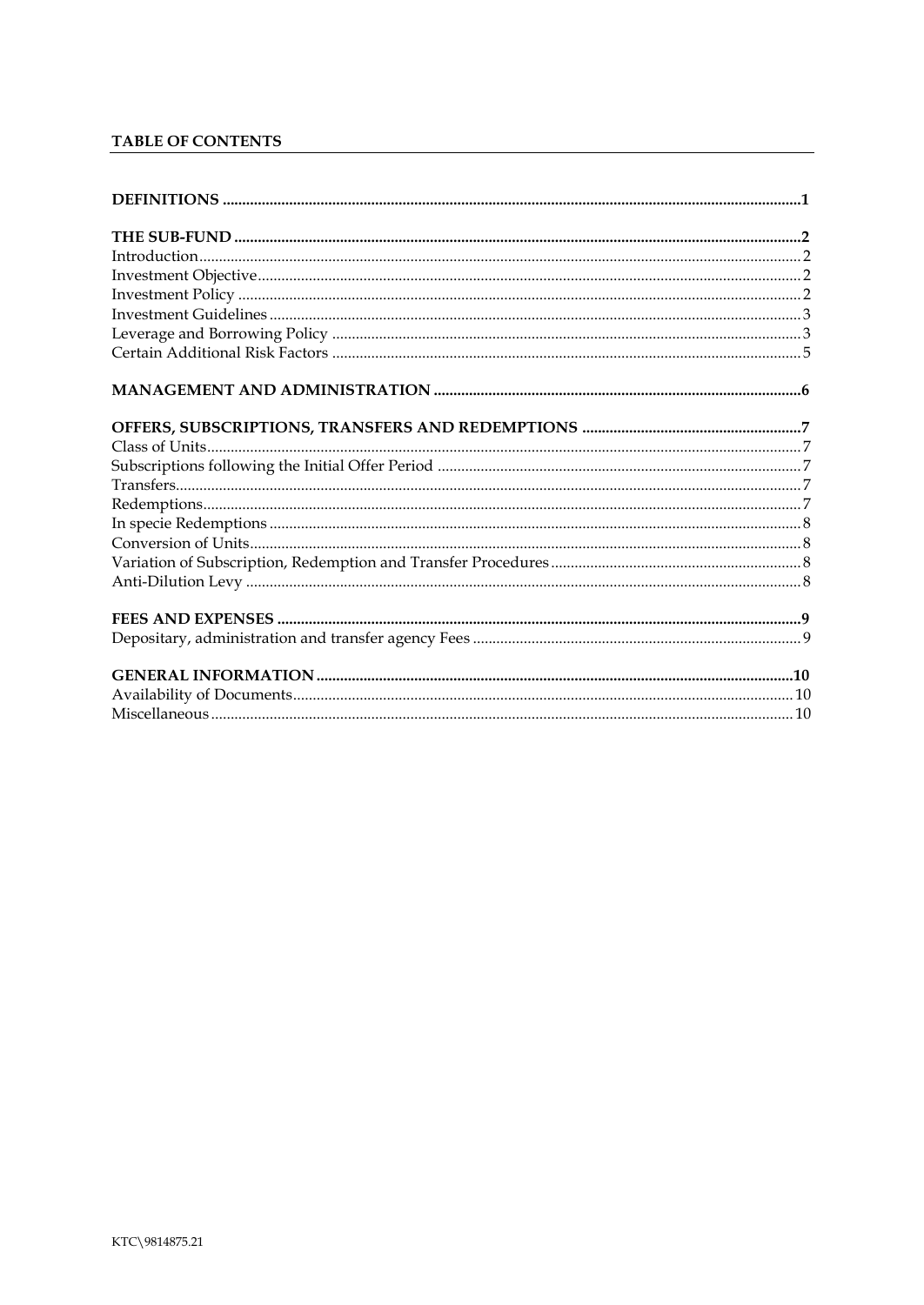#### <span id="page-3-0"></span>**DEFINITIONS**

| "Base Currency"     | means Euro;                                                                                                                                                                                           |
|---------------------|-------------------------------------------------------------------------------------------------------------------------------------------------------------------------------------------------------|
| "Business Day"      | has the meaning ascribed to it in the Prospectus;                                                                                                                                                     |
| "Class"             | means the Class A, Class B and Class C Units and<br>any further classes of Units created in the Sub-Fund<br>in the future, details of which will be set out in a<br>separate Addendum for each class; |
| "Prospectus"        | means the prospectus of the Trust dated 21 July<br>2016 and all relevant supplements and revisions<br>thereto;                                                                                        |
| "Redemption Date"   | means the every Business Day of each month;                                                                                                                                                           |
| "Sub-Fund"          | means the Merrion Technology Fund, a Sub-Fund of<br>the Trust;                                                                                                                                        |
| "Subscription Date" | means every Business Day of each month;                                                                                                                                                               |
| "Supplement"        | means this supplement;                                                                                                                                                                                |
| "Units"             | means one undivided share in the assets of the Sub-<br>Fund which may be designated as one or more Class;                                                                                             |
| "Valuation Date"    | means every Business Day of each month; and                                                                                                                                                           |
| "Valuation Point"   | means 9.00 p.m. (Dublin time) on the Valuation Date<br>immediately preceding each Subscription Date and<br>Redemption Date.                                                                           |

The following definitions apply throughout this Supplement unless the context requires otherwise: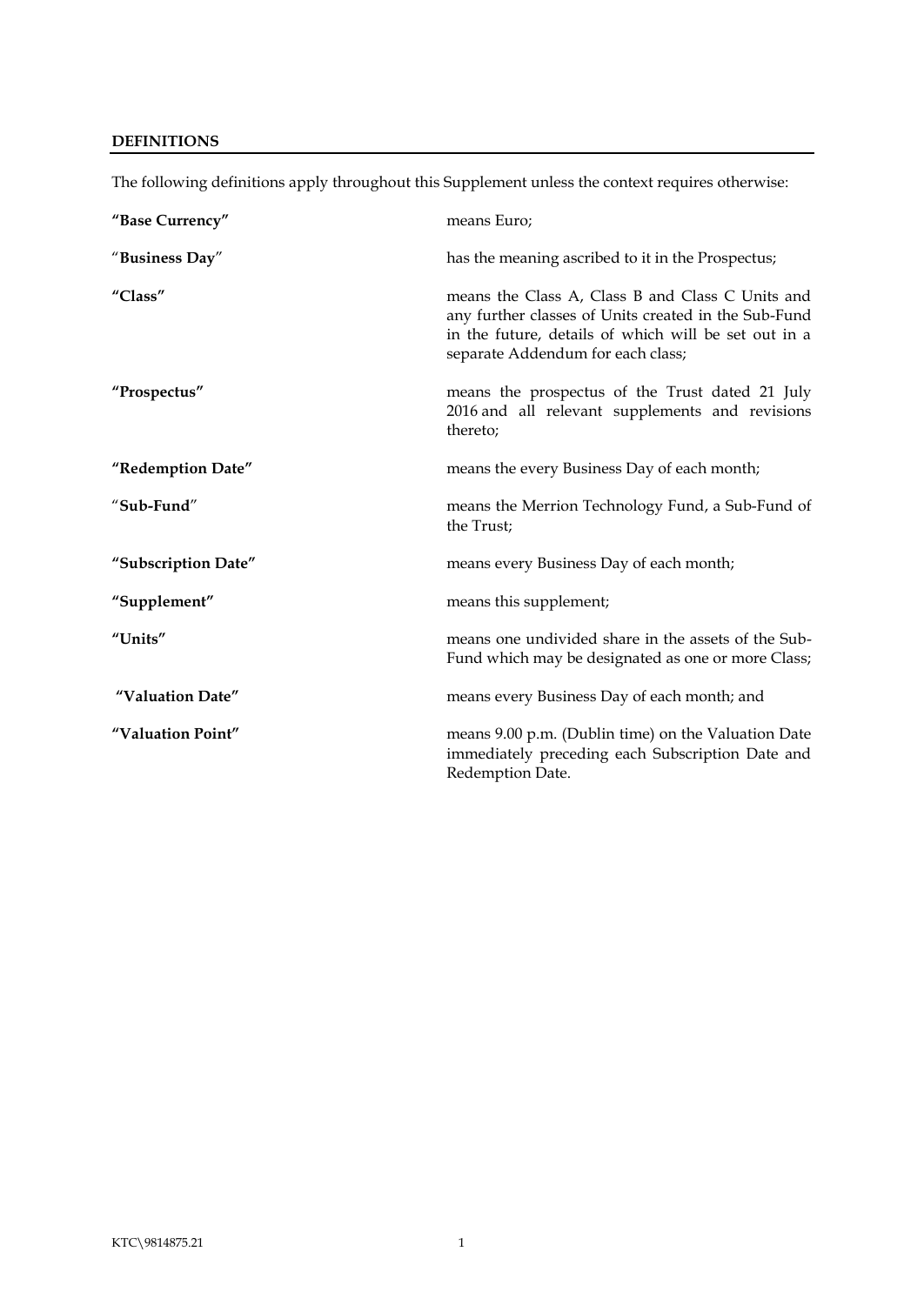#### <span id="page-4-0"></span>**THE SUB-FUND**

#### <span id="page-4-1"></span>**Introduction**

This Supplement is issued in connection with the offer of the Units. Details of each Class available are set out in a separate Addendum for each Class. The Manager may create new Classes in the Sub-Fund from time to time, provided that the creation of any such new Class is notified in advance to the Central Bank. A separate pool of assets will not be maintained for each Class.

The Sub-Fund is denominated in Euro.

#### <span id="page-4-2"></span>**Investment Objective**

The investment objective of the Sub-Fund is to maximise the rate of capital appreciation, subject to relevant prudential considerations with regard to the spread of risk and the credit quality of individual investments.

#### <span id="page-4-3"></span>**Investment Policy**

The Sub-Fund will seek to achieve its investment objective by investing directly in a broad and diversified range of asset types with a specific focus on the technology industry sector, but no specific focus on geographic region, capitalisation level, issuer type or asset type. It is intended that the Manager may employ a variety of techniques and strategies in order to achieve the investment objective and potential investments will be evaluated on the basis of the Manager's own expertise and internal procedures. Without prejudice to the foregoing, the assets of the Sub-Fund will comprise Transferable Securities, including equities listed or traded on recognised markets, cash, collective investment schemes, exchange traded funds ("ETFs") and exposures to commodities. The Manager intends that the investments will be marketable and of a high quality.

Transferable Securities for these purposes has the meaning set out on page xi of the Prospectus.

#### *Equity exposure*

The equities to be acquired by the Sub-Fund will consist of shares issued by a range of technology companies (including electronics, computers, communications and the science-based industries such as pharmaceuticals and bio-technology as well as suppliers of support services to any of these) operating in different geographical regions (including Europe, North America and Asia). The companies will vary in size in terms of market capitalisation. The Investment Manager will apply prudent diversification criteria to the stock holdings by holding a diverse portfolio that will be subject to change depending on market considerations. The Investment Manager will also adjust the overall level of liquidity of the Sub-Fund as economic circumstances dictate. The Sub-Fund may also invest up to 10% of its Net Asset Value in securities which are not traded in or dealt on a recognised market.

#### *Collective Investment Schemes*

The exposure obtained through investment in collective investment schemes will be consistent with the overall investment strategy of the Sub-Fund. The Sub-Fund may invest up to 100% of its Net Asset Value in other investment funds. Furthermore, the Sub-Fund may invest over 30% of its Net Asset Value in another sub-fund of the Trust, subject always to the provisions of the AIF Rulebook. In particular, the Sub-Fund will not invest over 30% of its Net Asset Value in any other sub-fund of the Trust in circumstances where such other sub-fund has invested more than 30% of its NAV in other collective investment schemes. Further, if at any time any other sub-fund of the Trust holds Units representing more than 30% of the Units in issue of the Sub-Fund, the Sub-Fund shall not invest more than 30% of its NAV in any other collective investment scheme. The Sub-Fund may also invest up to 20% of its Net Asset Value in unregulated open-ended investment funds and investors' attention is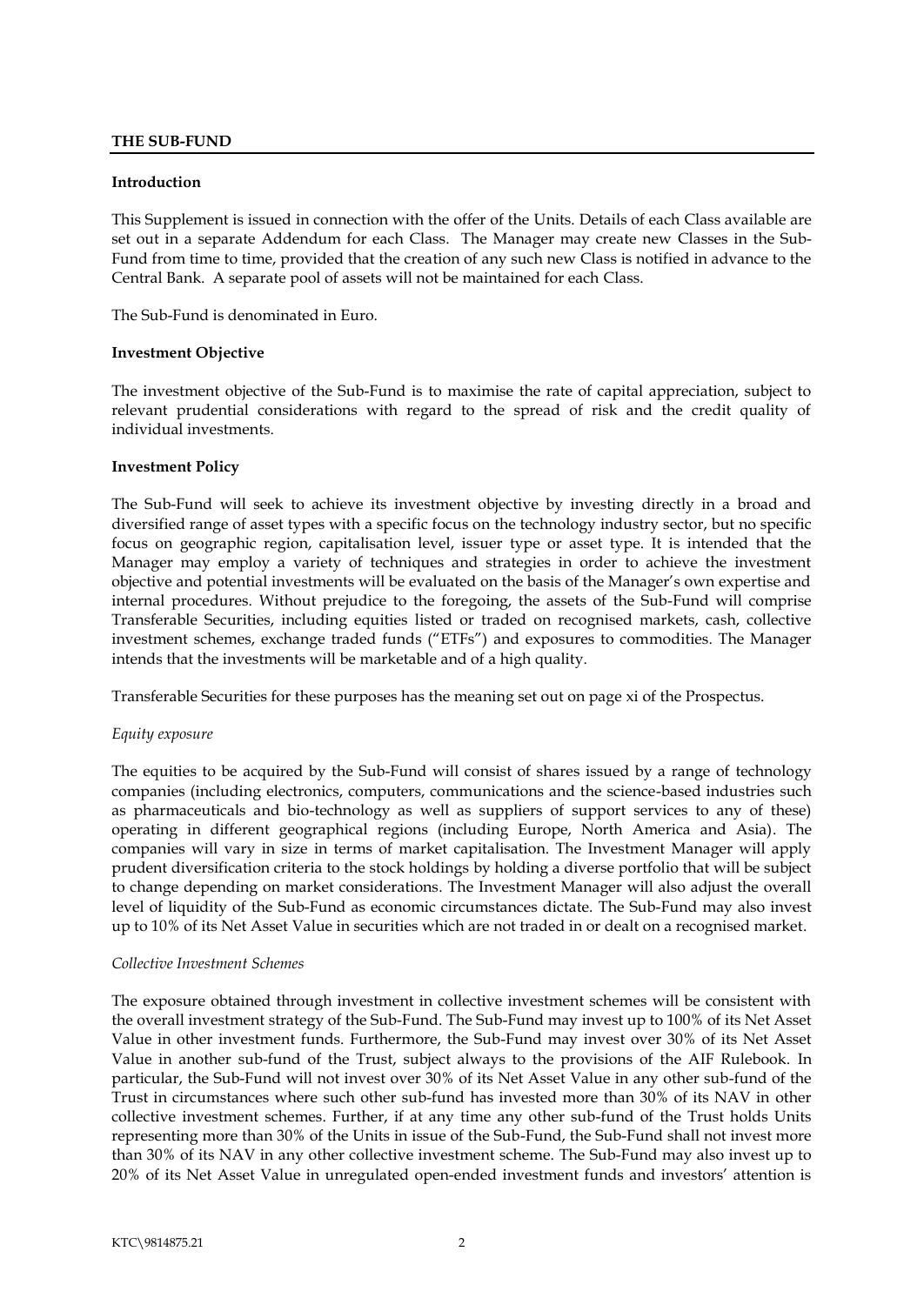drawn to the section entitled "Risk Factors" set out in the Prospectus in this regard.

Any investment by the Sub-Fund in other investment funds is subject to the restrictions set out in the Prospectus, and, in particular, the sections entitled "General Rules" and "General Investment Restrictions".

#### *Exchange Traded Funds*

The Sub-Fund may invest in ETFs to provide exposure to equity Transferable Securities provided that the exposure obtained through such ETFs will be consistent with the overall investment strategy of the Sub-Fund. Any investment by the Sub-Fund in ETFs is subject to the restrictions set out in the Prospectus, and, in particular, the sections entitled "Exchange Traded Funds", "General Rules" and "General Investment Restrictions".

#### *General Investments*

The Sub-Fund may also invest up to 10% of its Net Asset Value in securities (whether bonds or equity) which are not traded in or dealt on a recognised market. The investments of the Sub-Fund will not be limited to any one industrial or geographical sector.

The Manager may use forward foreign exchange contracts, futures, options and swaps for efficient portfolio management of the Sub-Fund. Any techniques or instruments used for efficient portfolio management purposes are subject to the conditions and limits laid down in the AIF Rulebook and are set out in further detail in the Prospectus under the sections entitled "General Rules – Efficient Portfolio Management", "Exchange Traded Funds" and "Derivatives".

#### <span id="page-5-0"></span>**Investment Guidelines**

The Sub-Fund is subject to the investment guidelines as set out in the Prospectus.

The investment guidelines for the Sub-Fund set out above and in the Prospectus apply at each Subscription Date. If one or more guidelines are exceeded for reasons beyond the control of the Sub-Fund or as a result of the exercise of subscription rights, the Sub-Fund will adopt as a priority objective the remedying of that situation taking due account of the interests of investors.

#### **Leverage and Borrowing Policy**

The Sub-Fund will not utilise leverage directly at the level of its investments. However, the Sub-Fund may:

- <span id="page-5-1"></span>(i) utilise derivatives, and in particular, forward foreign exchange contracts, futures, options and swaps, for efficient portfolio management purposes. Details of such derivatives are set out in the further detail in the section entitled "General Investments" above and in the Prospectus under the section entitled "Derivatives". It is not intended to leverage the portfolio of the Sub-Fund through such derivatives and so the value of the relevant position will not be greater than that which would be achieved through the direct investment in the corresponding underlying asset ;
- (ii) utilise forward foreign exchange contracts to hedge and/or gain foreign currency exposure. Details of forward foreign exchange contracts are set out in the further detail in the section entitled "General Investments" above and in the Prospectus under the section entitled "Derivatives". The use of such derivatives will result in leverage, provided always that such leverage will always be within the limits set out below; and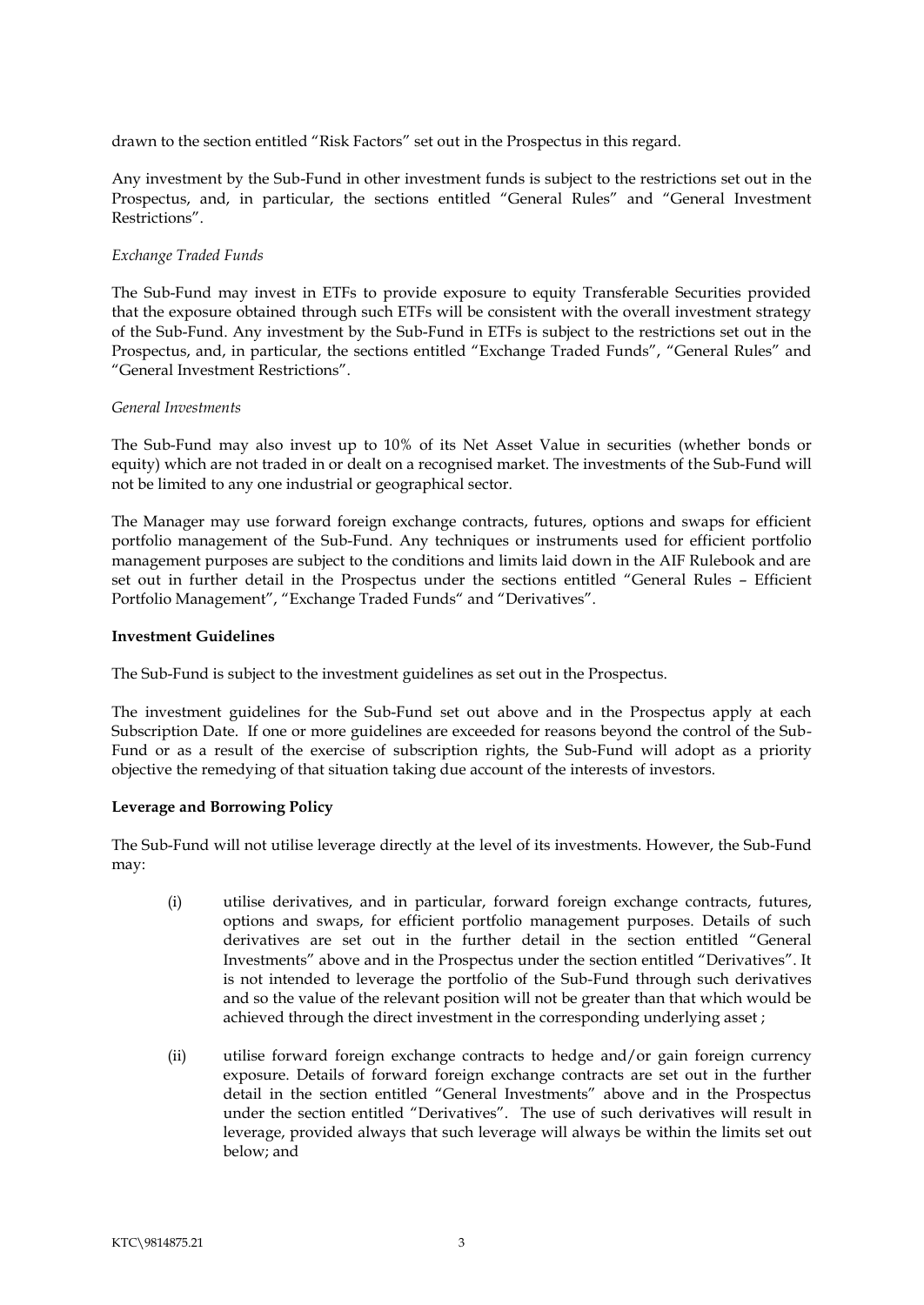(iii) borrow up to 5 % of its Net Asset Value for temporary purposes, which will be for the purpose of meeting frictional liquidity requirements and bridging timing differences between transactions.

As set out in further detail in the Prospectus under the section entitled "Efficient Portfolio Management", the Manager shall calculate global exposure pursuant to the commitment approach as permitted under the Central Bank's AIF Rulebook and will comply with the limits described therein. Furthermore, the maximum potential leverage of the Sub-Fund, shall not exceed (i) 100 per cent of the Net Asset Value of any Sub-Fund, as calculated pursuant to the commitment method and (ii) 200 per cent of the Net Asset Value of any Sub-Fund, as calculated pursuant to the gross method (i.e. the sum of the absolute values of all positions as set out in Article 7 of the Commission Delegated Regulation (EU) No 231/2013).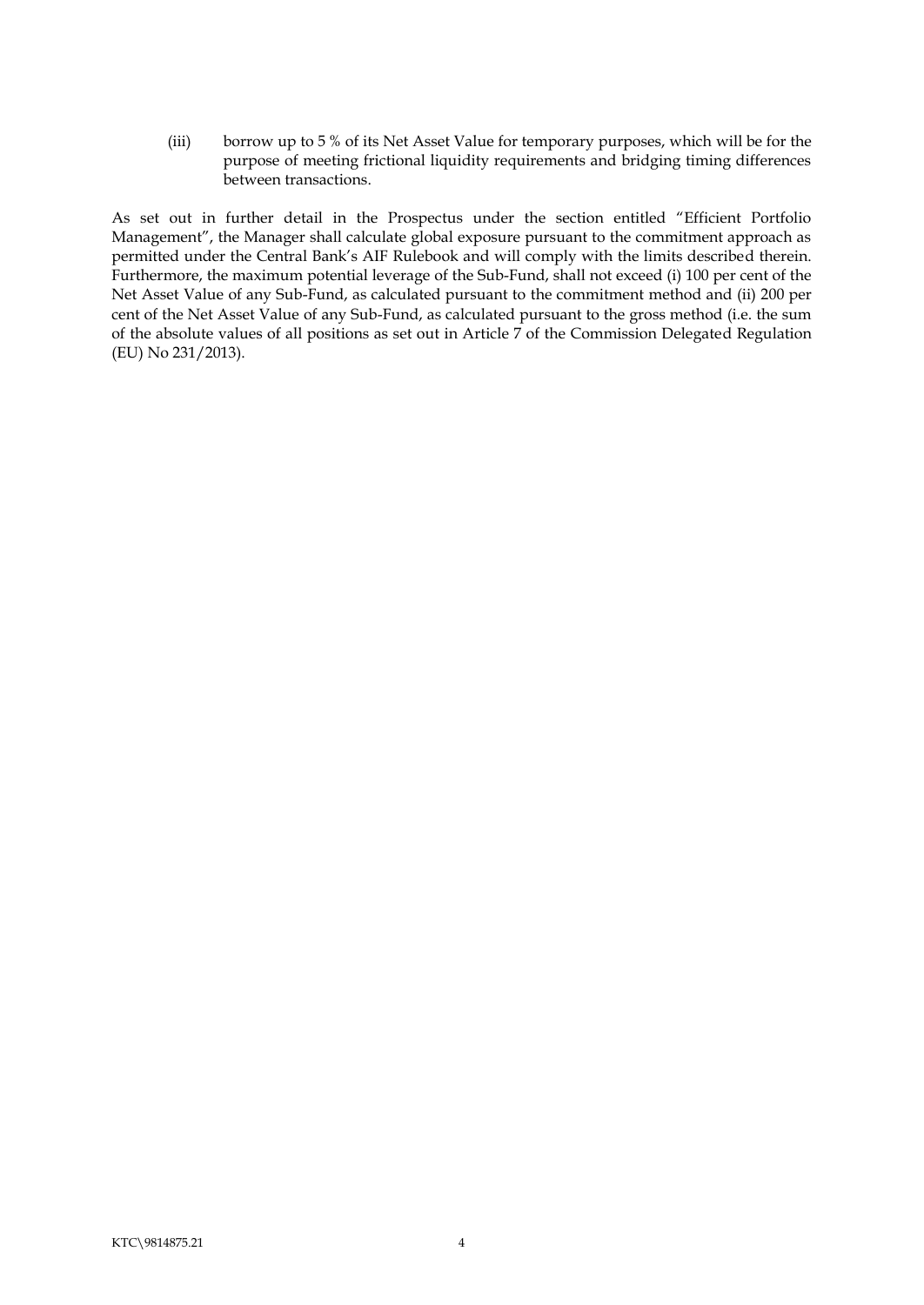<span id="page-7-0"></span>**Certain Additional Risk Factors**

**Investors' attention is drawn to the risk factors set out in the Prospectus.**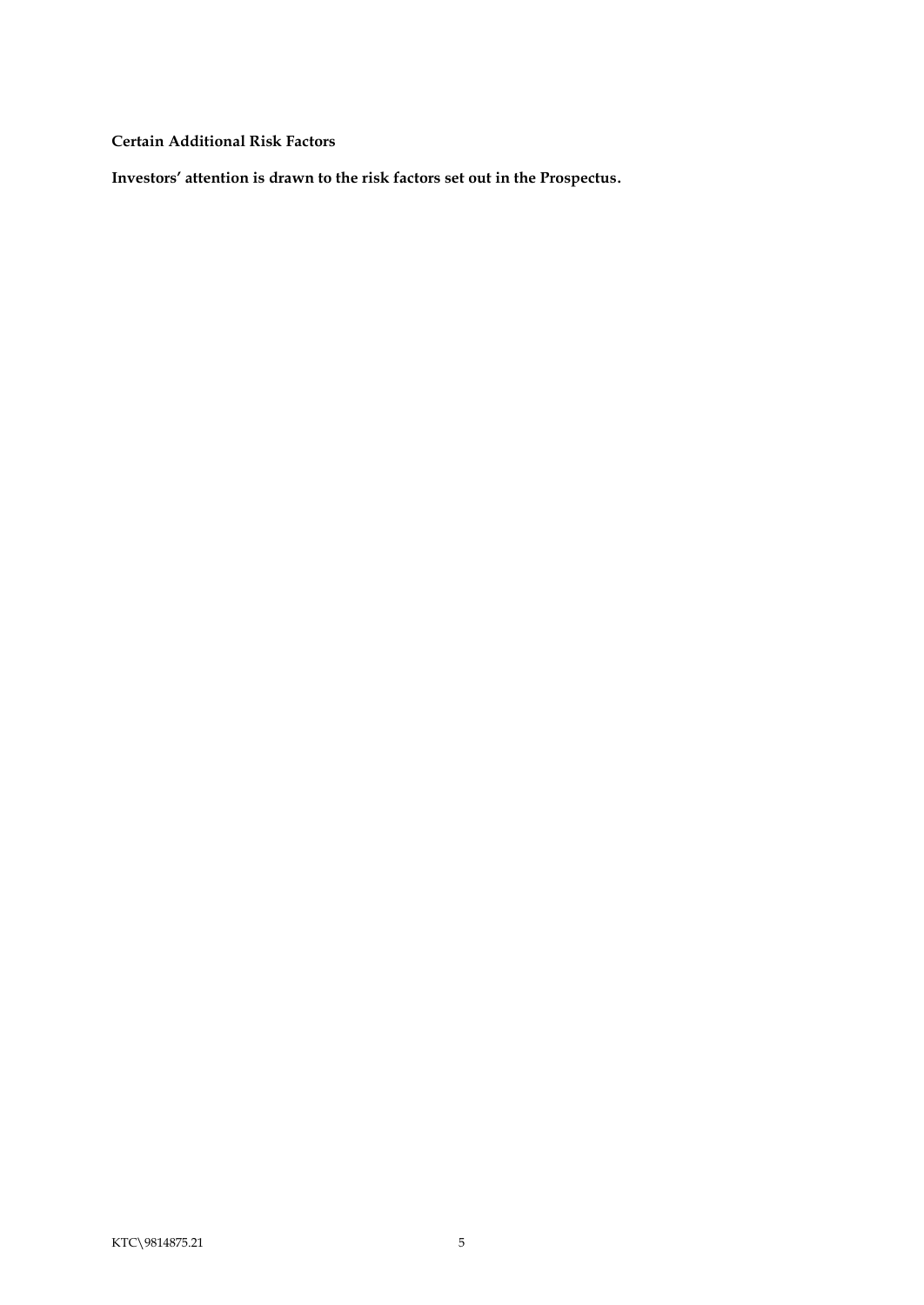### <span id="page-8-0"></span>**MANAGEMENT AND ADMINISTRATION**

Details of the Manager, the Administrator and the Depositary are set out in the Prospectus.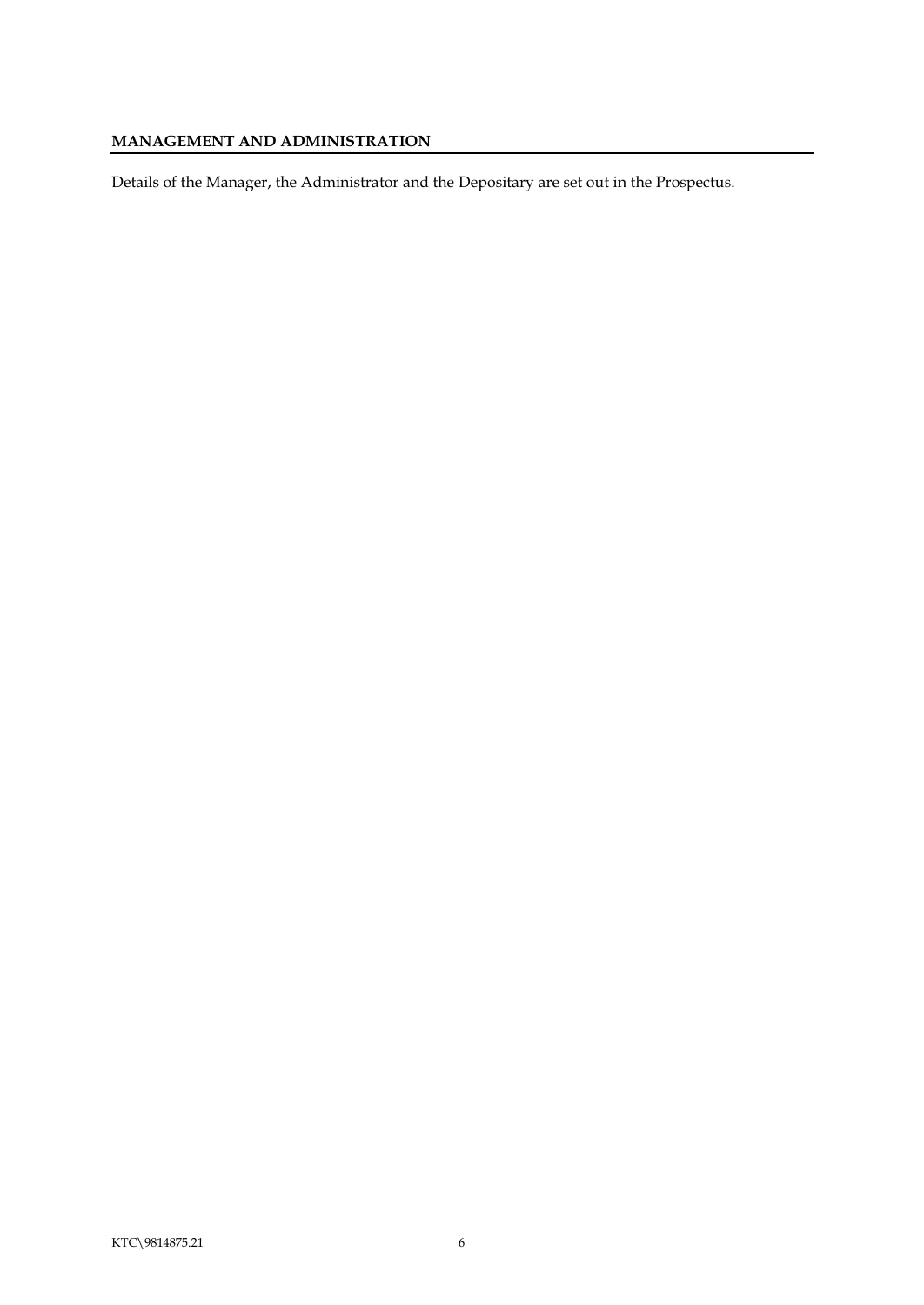#### <span id="page-9-1"></span><span id="page-9-0"></span>**Class of Units**

Units will be available for subscription in the manner set out in the Addendum to each applicable Class.

#### <span id="page-9-2"></span>**Subscriptions**

The Units are available for general subscription.

Applications for each class of Unit will be considered only if made on the prescribed application form and accompanied by payment (made by bank transfer), and by evidence that the applicant is eligible to hold Units of the relevant Series.

Investors should complete the Application Form and send it by post, delivery or fax (with the original form and supporting documentation in relation to anti-money laundering checks to follow promptly by post) to the transfer agent set out in the relevant Addendum to be received no later than 4 pm (Dublin time) on the Business Day before the Subscription Date on which Units are to be issued.

Applications will be executed on the next Subscription Date after the Business Day upon which they are received at the Net Asset Value per Unit as at the Valuation Point applicable to that Subscription Date. Any applicable charges will be deducted from the payment and the balance will be invested in Units. Units will only be issued when the consideration monies or other property paid are vested in the Depositary to its satisfaction. Details of any subscription charges will be included in the relevant Addendum in respect of each Class.

#### <span id="page-9-3"></span>**Transfers**

The procedure for transferring Units is set out in the Prospectus.

#### <span id="page-9-4"></span>**Redemptions**

Units will be redeemable at the option of the Unitholder on each Redemption Date except in the circumstances described herein and in the Prospectus. An anti-dilution levy may be deducted from the redemption price as further discussed below. Units may be redeemed at the Net Asset Value per Unit at the Valuation Point applicable to the relevant Redemption Date on which the Units are to be redeemed. Requests for redemption may be made by post, delivery or fax (with the original to follow promptly by post) to the transfer agent set out in the relevant Addendum. Redemption requests will only be processed on receipt of faxed instructions (or other methods agreed by the Manager) where payment is made to a bank account on record. Redemption proceeds will be payable in the currency in which units are designated..

Redemption requests must be received by the transfer agent set out in the relevant addendum no later than 4pm (Dublin time) on the Business day before the Redemption Date on which Units are to be redeemed. Redemption requests not received by this time will be, subject, to the discretion of the Manager (such discretion will only be applied in exceptional cases and, in any event where the redemption request has been received before the relevant Valuation Point), held over and applied on the next following Redemption Date. .

Settlement for redemptions will normally be made by telegraphic transfer or other form of bank transfer to the bank account of the Unitholder specified in the Application Form (at the Unitholders risk). The Fund will aim to pay the redemption proceeds within 3 Business Days following the Redemption Date provided the correct repurchase documentation, including all relevant anti-money laundering documentation has been received. No payments to third parties will be effected.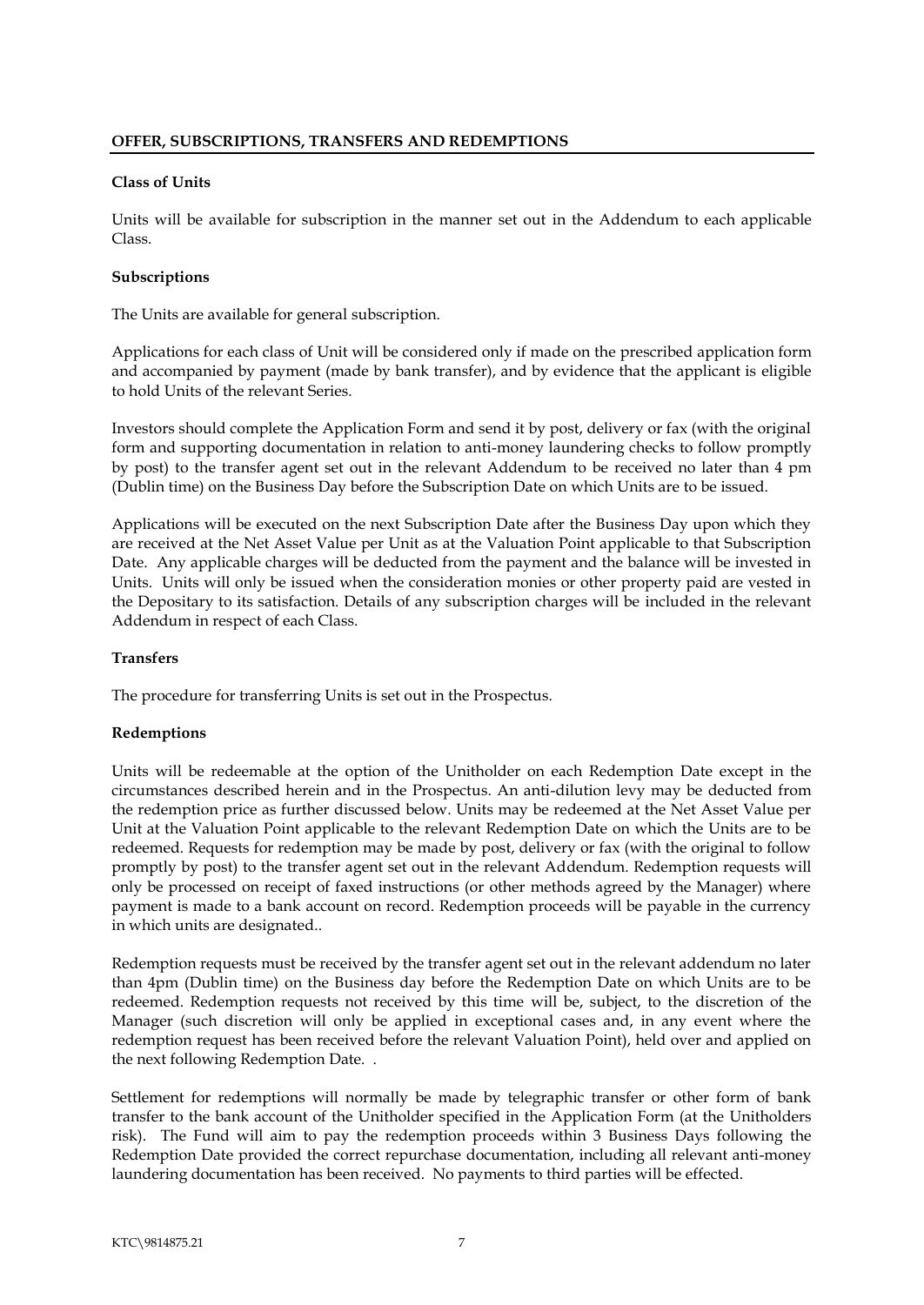As set out in the Prospectus, the Manager also reserves the right, in certain circumstances, to compulsorily redeem all Units held by a Unitholder. Prior to any compulsory redemption of Units, the Manager will notify the Unitholders in writing.

#### <span id="page-10-0"></span>**In specie Redemptions**

The Manager may, in their absolute discretion, determine that the payment of redemption proceeds shall be satisfied in whole or in part by the in specie transfer of assets of the relevant Sub-Fund having a value equal to the Net Asset Value of the Units to be redeemed. Such in specie transfers may only be made with the consent of the redeeming Unitholder, unless the redemption request represents 5% or more of the Net Asset Value of the Sub-Fund, in which case the consent of the redeeming Unitholder is not required but the Manager will, if requested by such Unitholder, sell the assets which have been allocated to satisfy the redemption request, with the costs of the sale of the assets being deducted from the redemption proceeds which are to be remitted to such Unitholder. The Manager and the Depositary must be satisfied that any such in specie redemption will not result in any material prejudice to existing Unitholders. The allocation of the assets of the Sub-Fund used to satisfy all in specie redemption requests are subject to the approval of the Depositary.

#### <span id="page-10-1"></span>**Conversion of Units**

The procedure for converting Units is set out in the Prospectus.

#### <span id="page-10-2"></span>**Variation of Subscription, Redemption and Transfer Procedures**

The Manager and the Administrator retain the right to vary the subscription, redemption and transfer procedures set out herein and the relevant Addendum provided that all Unitholders are notified of such variations. The Supplement, Prospectus and Addendum (as relevant) will be updated to provide for updated procedures.

#### <span id="page-10-3"></span>**Anti-Dilution Levy**

The Sub-Fund may suffer a reduction in value as a result of the costs incurred in dealing in its underlying investments and of any spread between the buying and selling prices of such investments. This is known as "dilution". To prevent this and to protect the interests of all Unitholders including potential Unitholders an anti-dilution levy may be charged, which will be for the benefit of the Sub-Fund.

In calculating the subscription price for Units, the Manager may, on any Subscription Date where there are net subscriptions, adjust the subscription price by applying an anti-dilution levy to cover dealing costs and to preserve the value of the underlying assets of the Sub-Fund. Furthermore, in calculating the redemption price for Units, the Manager may, on any Redemption Date where there are net redemptions, adjust the redemption price by deducting an anti-dilution levy to cover dealing costs and to preserve the value of the underlying assets of the Sub-Fund. Such anti-dilution levy will amount to a maximum value of 1% of the subscription or redemption amount, as applicable.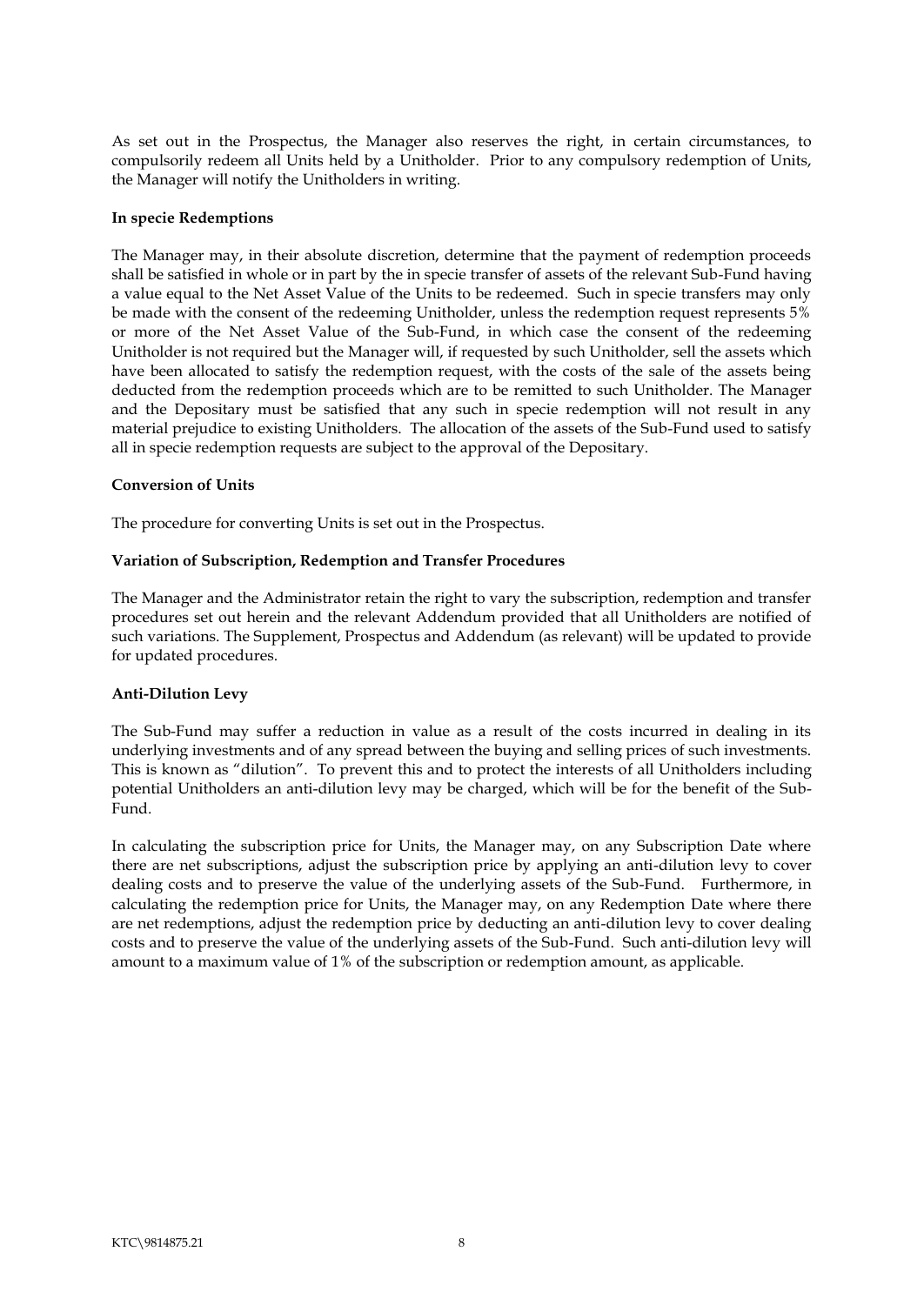#### <span id="page-11-0"></span>**FEES AND EXPENSES**

Details of the other fees and expenses are set out in the Prospectus.

#### **Manager Fee**

Details of the Manager fee are set out in the Addendum to each applicable Class.

#### <span id="page-11-1"></span>**Depositary, administration and transfer agency Fees**

Under the provisions of the Administration Agreement, the Administrator is entitled to a fee for the provision of fund accounting and administrative services.

Under the provisions of the Trust Deed, the Depositary is entitled to a fee for the provision of depositary services

The total fee that shall be paid to both the Administrator and Depositary in respect of their services (other than transfer agency services – see below) shall, when combined, not exceed 0.40% per annum of the Net Asset Value of the Sub-Fund.

The fee payable for transfer agency services will not exceed 0.10% per annum of the Net Asset Value of the Sub-Fund. The identity of the relevant transfer agent for each Class is set out in the relevant Addendum.

Such fees may be charged to the assets of the Sub-Fund (or, as appropriate, to a particular Class) in such proportions as may be agreed between the Manager, the Administrator and the Depositary as appropriate. The fees will accrue daily and shall be payable monthly in arrears based on the Net Asset Value of the Sub-Fund (together with any applicable VAT).

The Administrator, Depositary and the Manager shall also be entitled to receive, out of the assets of the Sub-Fund, any properly vouched out-of-pocket expenses incurred in the performance of their duties. Furthermore, The Depositary is also entitled to be reimbursed out of the assets of the Sub-Fund for sub-custody and transaction charges, which are dependent on trading volumes and local market costs and which shall be charged at normal commercial rates.